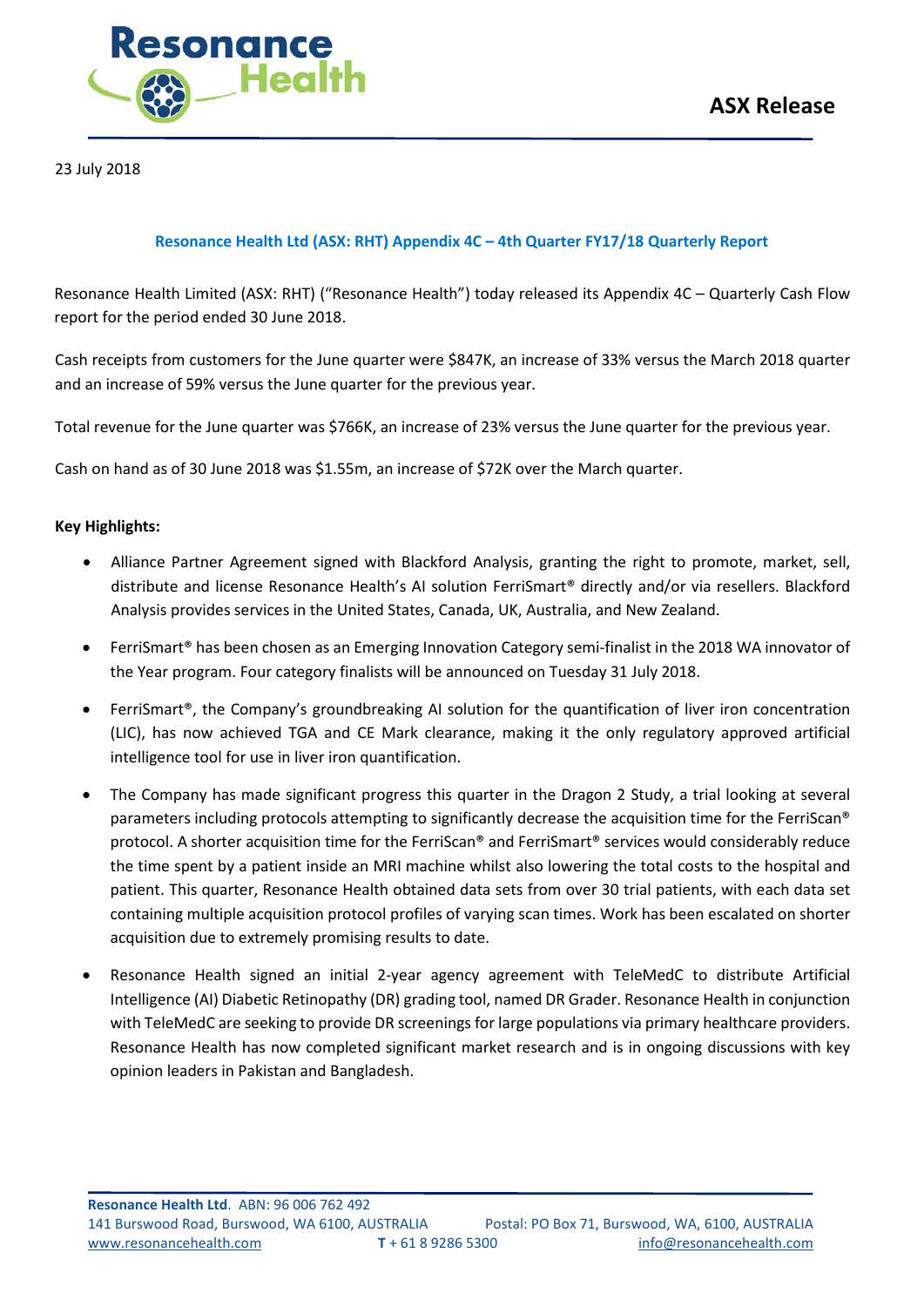



- Resonance Health has received a new work order from a pharmaceutical company for an approximate sum of AUD \$300,000. The trial will span a three-year period, with full payment contingent upon the successful completion of the clinical trial.
- Work on all three pharmaceutical company contracts announced in the March quarter are now underway. Some of these trials are utilising Resonance Health's recently expanded Contract Research Organisation (CRO) capabilities, with ongoing project management of in-house and outsourced specialist reading services taking place.

#### **Investors can subscribe to our ASX market releases via our website:**

[www.resonancehealth.com/investors/asx-subscribe](http://www.resonancehealth.com/investors/asx-subscribe)

**For further information please contact:** Alison Laws Chief Executive Officer, Resonance Health E: [alisonl@resonancehealth.com](mailto:alisonl@resonancehealth.com) P: +61 (0)8 9286 5300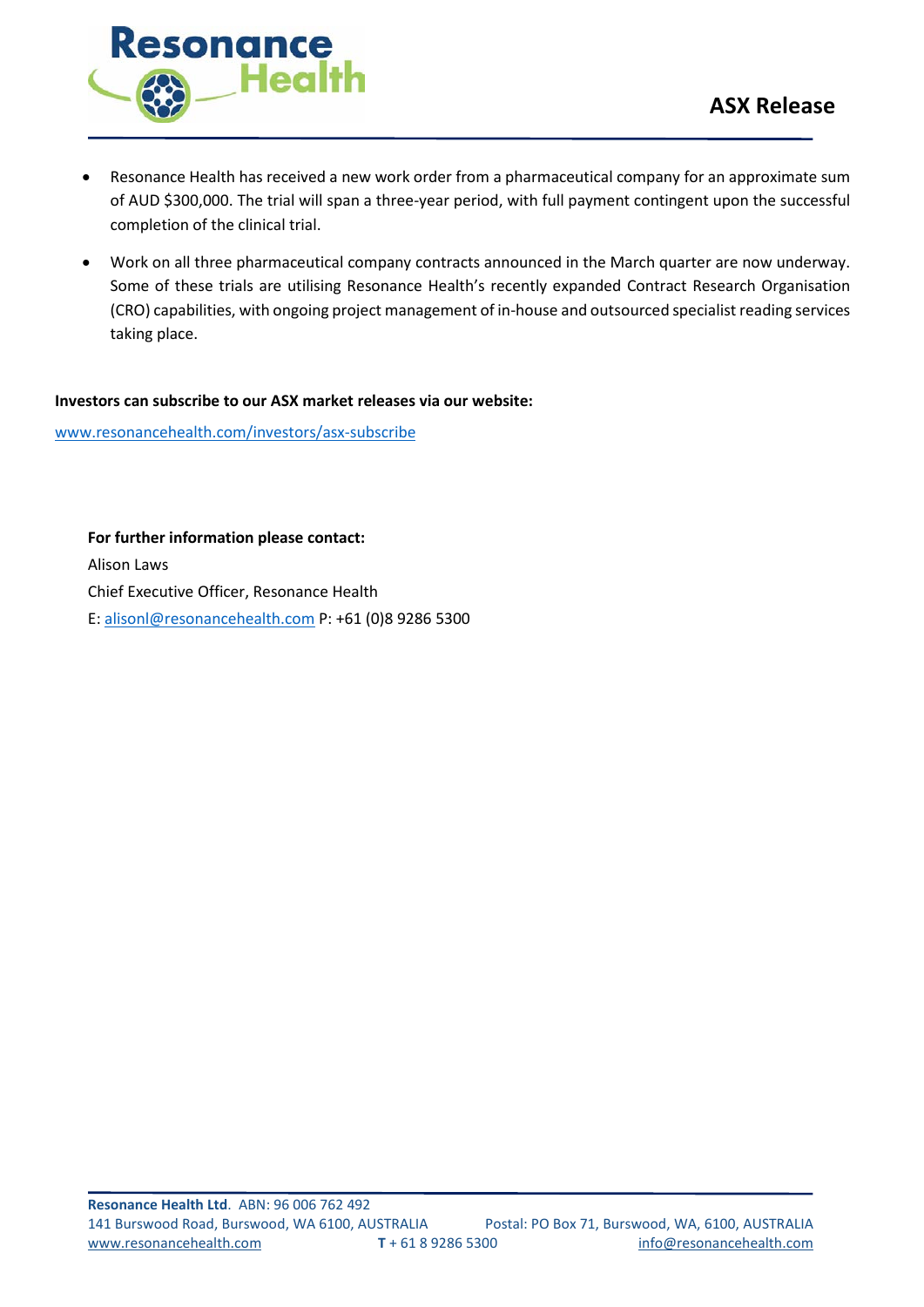*+Rule 4.7B*

# **Appendix 4C**

# **Quarterly report for entities subject to Listing Rule 4.7B**

Introduced 31/03/00 Amended 30/09/01, 24/10/05, 17/12/10, 01/09/16

#### **Name of entity**

| Resonance Health Limited |                                   |
|--------------------------|-----------------------------------|
| ABN                      | Quarter ended ("current quarter") |
| 96 006 762 492           | 30 June 2018                      |

|     | <b>Consolidated statement of cash flows</b>       | <b>Current quarter</b><br>\$A'000 | <b>Year to date</b><br>(12months)<br>\$A'000 |
|-----|---------------------------------------------------|-----------------------------------|----------------------------------------------|
| 1.  | <b>Cash flows from operating activities</b>       |                                   |                                              |
| 1.1 | Receipts from customers                           | 847                               | 2652                                         |
| 1.2 | Payments for                                      |                                   |                                              |
|     | (a) research and development                      | (139)                             | (583)                                        |
|     | (b) product manufacturing and<br>operating costs  |                                   |                                              |
|     | (c) advertising and marketing                     | (141)                             | (630)                                        |
|     | (d) leased assets                                 |                                   |                                              |
|     | staff costs<br>(e)                                | (387)                             | (1609)                                       |
|     | administration and corporate costs<br>(f)         | (136)                             | (445)                                        |
| 1.3 | Dividends received (see note 3)                   |                                   |                                              |
| 1.4 | Interest received                                 | 5                                 | 15                                           |
| 1.5 | Interest and other costs of finance paid          |                                   |                                              |
| 1.6 | Income taxes paid                                 |                                   |                                              |
| 1.7 | Government grants and tax incentives              | $\overline{0}$                    | 452                                          |
| 1.9 | Net cash from / (used in) operating<br>activities | 49                                | (148)                                        |

<sup>+</sup> See chapter 19 for defined terms.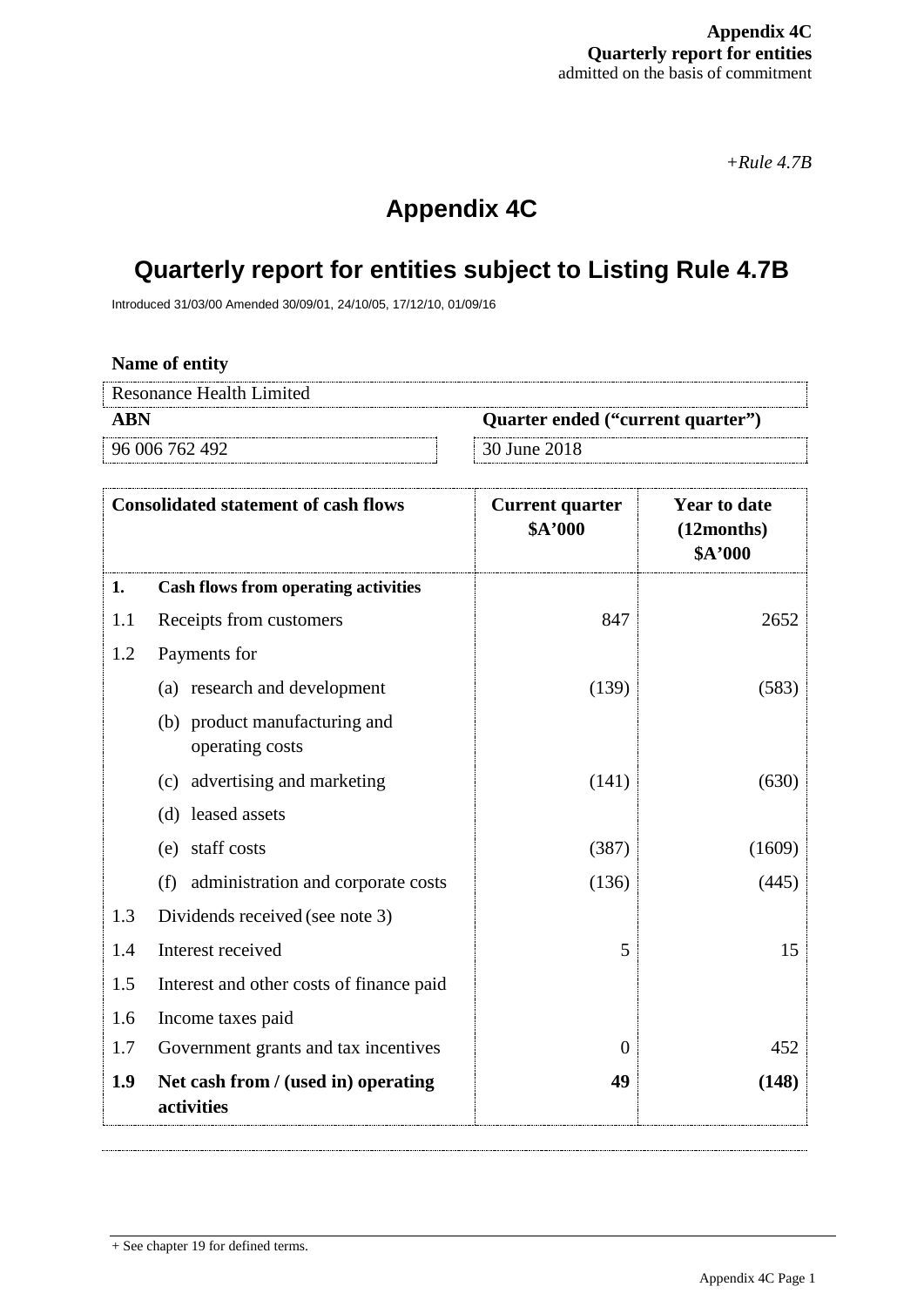|     | <b>Consolidated statement of cash flows</b>                                    | <b>Current quarter</b><br>\$A'000 | <b>Year to date</b><br>(12 months)<br>\$A'000 |
|-----|--------------------------------------------------------------------------------|-----------------------------------|-----------------------------------------------|
| 2.  | <b>Cash flows from investing activities</b>                                    |                                   |                                               |
| 2.1 | Payments to acquire:                                                           |                                   |                                               |
|     | (a) property, plant and equipment                                              | (1)                               | (20)                                          |
|     | (b) businesses (see item 10)                                                   |                                   |                                               |
|     | (c) investments                                                                |                                   |                                               |
|     | (d) intellectual property                                                      |                                   |                                               |
|     | (e) other non-current assets                                                   |                                   |                                               |
| 2.2 | Proceeds from disposal of:                                                     |                                   |                                               |
|     | (a) property, plant and equipment                                              |                                   |                                               |
|     | (b) businesses (see item 10)                                                   |                                   |                                               |
|     | (c) investments                                                                |                                   |                                               |
|     | (d) intellectual property                                                      |                                   |                                               |
|     | (e) other non-current assets                                                   |                                   |                                               |
| 2.3 | Cash flows from loans to other entities                                        |                                   |                                               |
| 2.4 | Dividends received (see note 3)                                                |                                   |                                               |
| 2.6 | Net cash from / (used in) investing<br>activities                              | (1)                               | (20)                                          |
| J.  | <b>Cash flows from financing activities</b>                                    |                                   |                                               |
| 3.1 | Proceeds from issues of shares                                                 |                                   |                                               |
| 3.2 | Proceeds from issue of convertible<br>notes                                    |                                   |                                               |
| 3.3 | Proceeds from exercise of share options                                        |                                   |                                               |
| 3.4 | Transaction costs related to issues of<br>shares, convertible notes or options |                                   |                                               |
| 3.5 | Proceeds from borrowings                                                       |                                   |                                               |

- 3.6 Repayment of borrowings
- 3.7 Transaction costs related to loans and borrowings

<sup>+</sup> See chapter 19 for defined terms.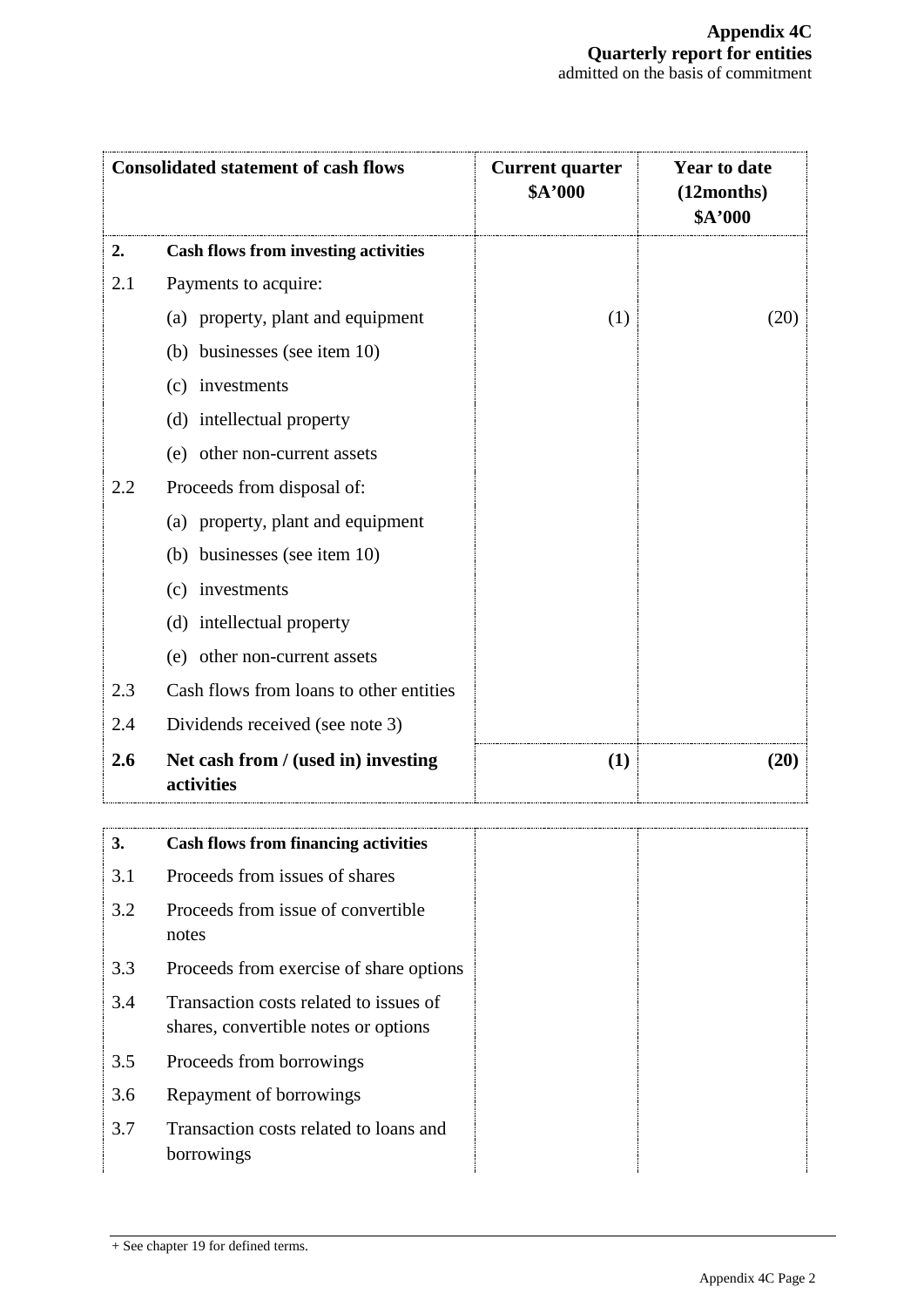| <b>Consolidated statement of cash flows</b> |                                                                          | <b>Current quarter</b><br>\$A'000 | <b>Year to date</b><br>(12 months)<br>\$A'000 |
|---------------------------------------------|--------------------------------------------------------------------------|-----------------------------------|-----------------------------------------------|
| 3.8                                         | Dividends paid                                                           |                                   |                                               |
| 3.9                                         | Other (provide details if material)                                      |                                   |                                               |
| 3.10                                        | Net cash from / (used in) financing<br>activities                        | (0)                               | $\boldsymbol{\left(0\right)}$                 |
| 4.                                          | Net increase / (decrease) in cash and cash<br>equivalents for the period |                                   |                                               |
| 4.1                                         | Cash and cash equivalents at beginning<br>of quarter/year to date        | 1477                              | 1685                                          |
| 4.2                                         | Net cash from / (used in) operating<br>activities (item 1.9 above)       | 49                                | (148)                                         |
| 4.3                                         | Net cash from / (used in) investing<br>activities (item 2.6 above)       | (1)                               | (20)                                          |
| 4.4                                         | Net cash from / (used in) financing<br>activities (item 3.10 above)      | (0)                               | (0)                                           |
| 4.5                                         | Effect of movement in exchange rates<br>on cash held                     | 24                                | 32                                            |
| 4.6                                         | Cash and cash equivalents at end of<br>quarter                           | 1549                              | 1549                                          |

| 5.  | <b>Reconciliation of cash and cash</b><br>equivalents<br>at the end of the quarter (as shown in<br>the consolidated statement of cash<br>flows) to the related items in the<br>accounts | <b>Current quarter</b><br>\$A'000 | <b>Previous quarter</b><br>\$A'000 |
|-----|-----------------------------------------------------------------------------------------------------------------------------------------------------------------------------------------|-----------------------------------|------------------------------------|
| 5.1 | <b>Bank balances</b>                                                                                                                                                                    | 1549                              | 1477                               |
| 5.2 | Call deposits                                                                                                                                                                           |                                   |                                    |
| 5.3 | Bank overdrafts                                                                                                                                                                         |                                   |                                    |
| 5.4 | Other (provide details)                                                                                                                                                                 |                                   |                                    |
| 5.5 | Cash and cash equivalents at end of<br>quarter (should equal item 4.6 above)                                                                                                            | 1549                              | 1477                               |

<sup>+</sup> See chapter 19 for defined terms.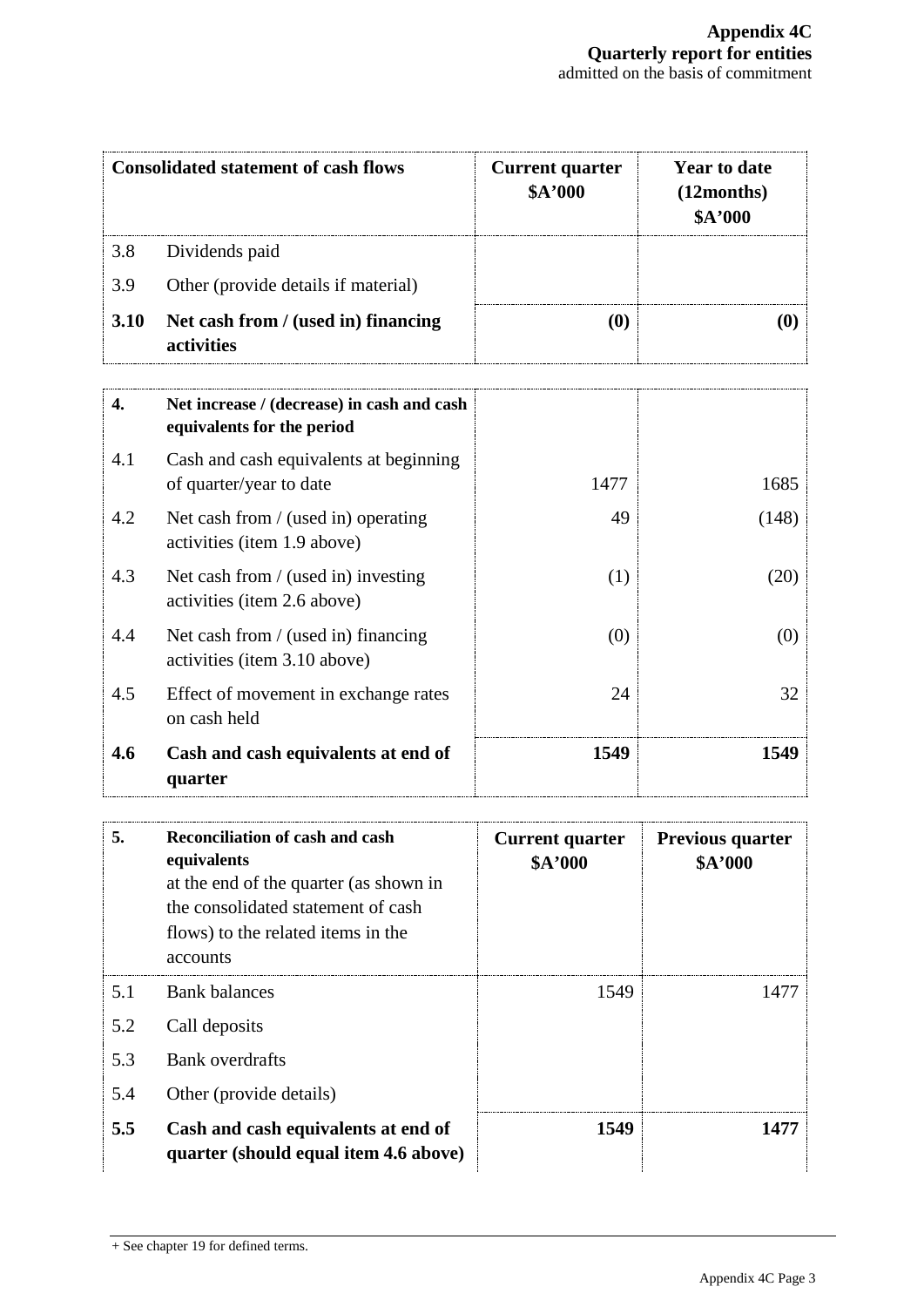| Payments to directors of the entity and their associates | <b>Current quarter</b><br>and the state of the state of<br>-000 |
|----------------------------------------------------------|-----------------------------------------------------------------|

- 6.1 Aggregate amount of payments to these parties included in item 1.2
- 6.2 Aggregate amount of cash flow from loans to these parties included in item 2.3
- 6.3 Include below any explanation necessary to understand the transactions included in items 6.1 and 6.2

\$48K – Directors fees \$20K – Consulting fees

## **7. Payments to related entities of the entity and their associates Current quarter**

- 7.1 Aggregate amount of payments to these parties included in item 1.2
- 7.2 Aggregate amount of cash flow from loans to these parties included in item 2.3
- 7.3 Include below any explanation necessary to understand the transactions included in items 7.1 and 7.2

| ψ. Σ UUU |    |
|----------|----|
|          | 68 |
|          |    |
|          |    |
|          |    |

**\$A'000**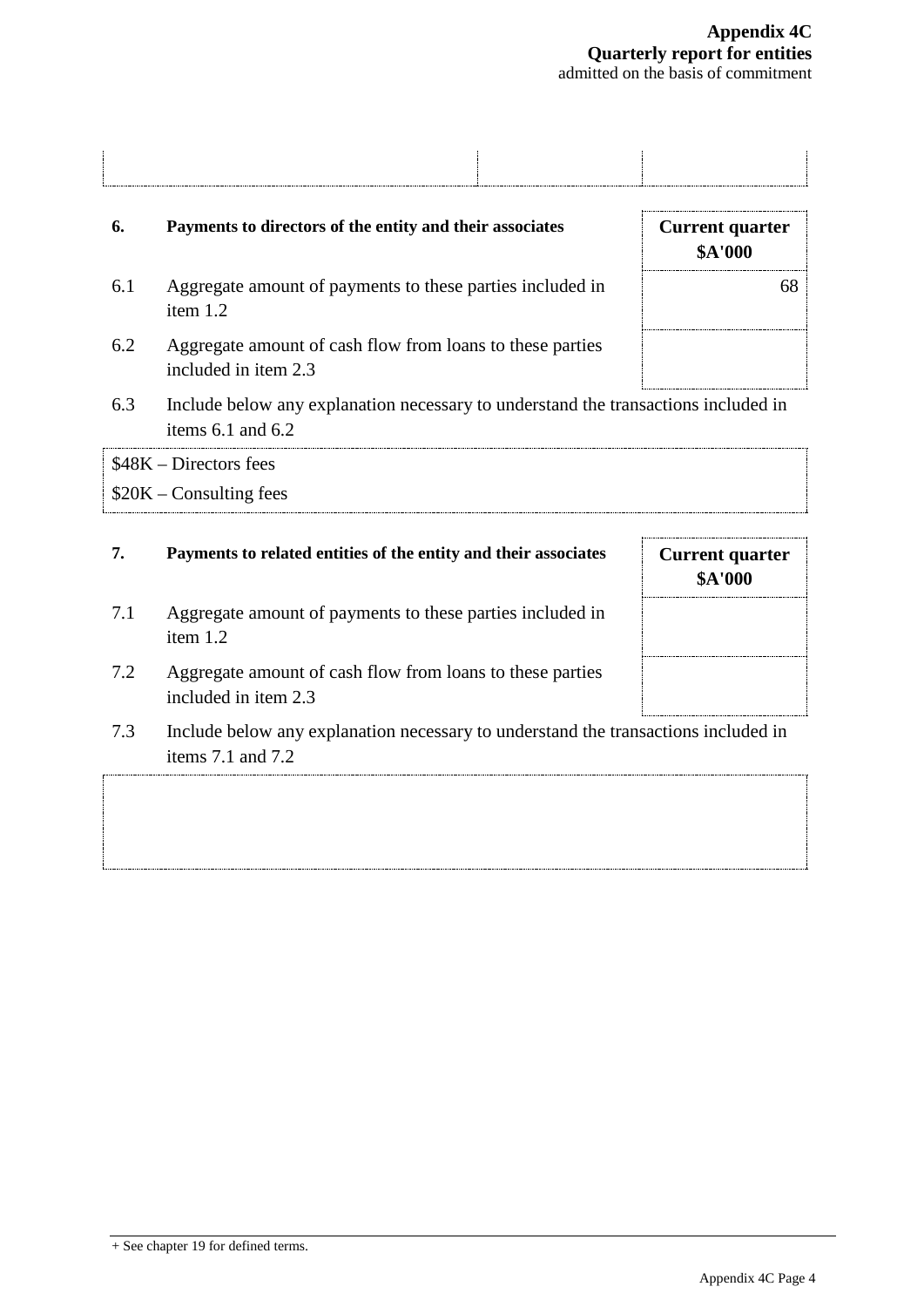## **8. Financing facilities available** *Add notes as necessary for an understanding of the position*

- 8.1 Loan facilities
- 8.2 Credit standby arrangements
- 8.3 Other (please specify)

| <b>Total facility</b><br>amount at quarter<br>end<br>\$A'000 | Amount drawn at<br>quarter end<br>\$A'000 |
|--------------------------------------------------------------|-------------------------------------------|
|                                                              |                                           |

8.4 Include below a description of each facility above, including the lender, interest rate and whether it is secured or unsecured. If any additional facilities have been entered into or are proposed to be entered into after quarter end, include details of those facilities as well.

| 9.  | <b>Estimated cash outflows for next quarter</b> | \$A'000 |
|-----|-------------------------------------------------|---------|
| 9.1 | Research and development                        | (59)    |
| 9.2 | Product manufacturing and operating costs       |         |
| 9.3 | Advertising and marketing                       | (41)    |
| 9.4 | Leased assets                                   |         |
| 9.5 | Staff costs                                     | (348)   |
| 9.6 | Administration and corporate costs              | (144)   |
|     | <b>Estimated cash outflows</b>                  | (592)   |
| 9.7 | Estimated receivables                           | 635     |
| 9.8 | <b>Total estimated cash outflows</b>            | (43)    |